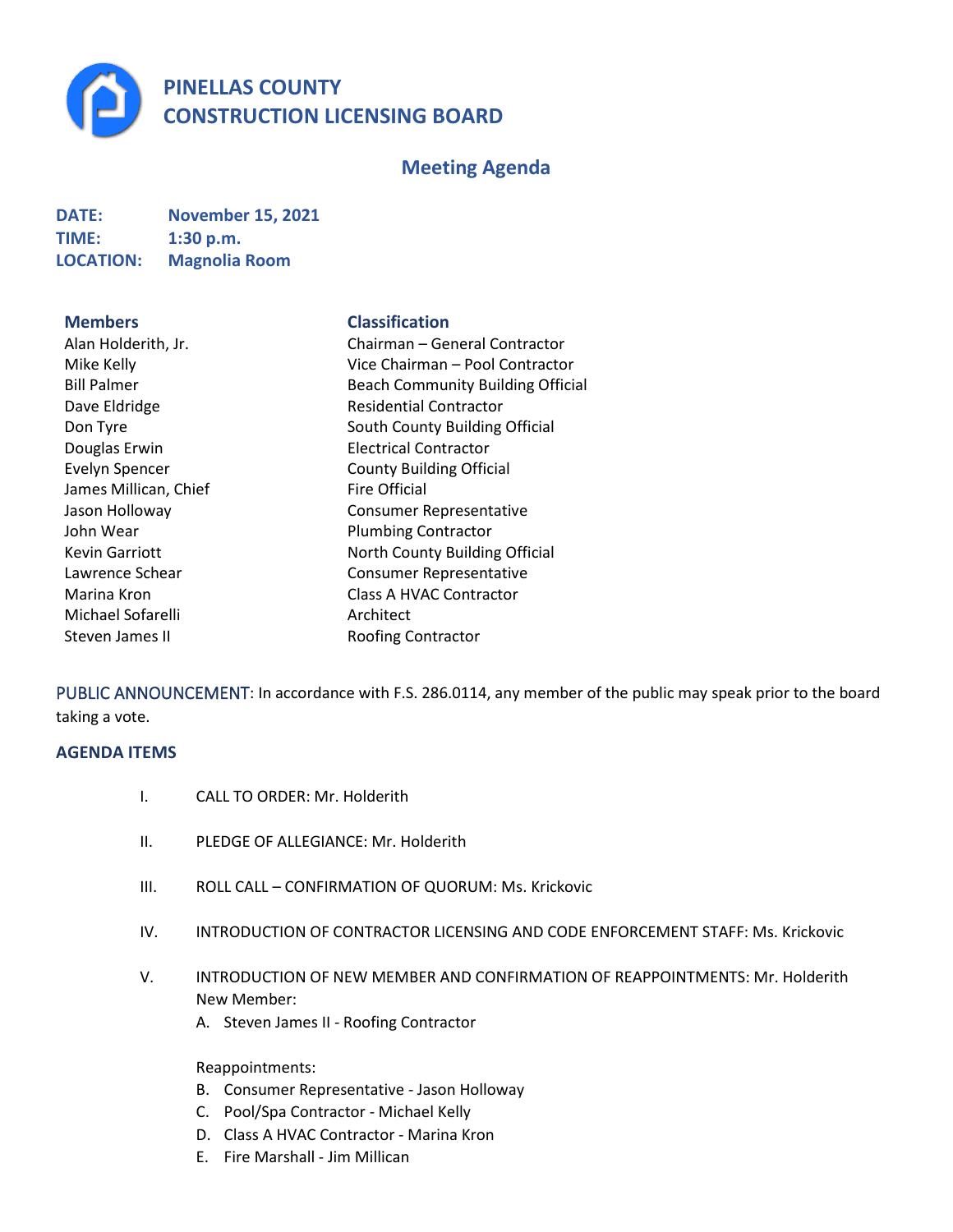- F. South County Building Official Don Tyre
- VI. REAPPOINTMENT FOR VICE CHAIRMAN: Mr. Holderith
- VII. APPROVAL OF MINUTES FOR THE PCCLB MEETING September 20, 2021: Mr. Holderith
- VIII. APPROVAL OF CONSENT AGENDA: Mr. Holderith
	- A. Special Magistrate Hearing Minutes: August 23, 2021, September 7, 2021, and September 20, 2021
	- B. Examination Committee Reports: September 2021 October 2021
	- C. Expired Permit Violations: There are no violations for this period.

#### IX. PUBLIC HEARINGS

ADMINISTER OATH (all individuals wishing to present testimony): Mr. Holderith

- A. Local Technical Amendment: Ms. Krickovic Recommendation for Approval from the Board of Adjustment and Appeals for the Florida Building Code
	- i. Floodplain Ordinance Unincorporated Pinellas County: Ms. Lisa Foster

## II. REGULAR AGENDA

Contains items to be discussed individually, but do not have a public hearing (all parties have been properly notified of hearings unless otherwise noted).

- a. Adoption of FY22 Budget
- b. PCCLB Board meeting dates for 2022:
	- Location TBD

| Dates              | <b>Times</b>       |
|--------------------|--------------------|
| January 10, 2022   | 1:30pm             |
| March 14, 2022     | 1:30pm             |
| May 23, 2022       | 1:30pm             |
| July 11, 2022      | 1:30pm             |
| September 12, 2022 | 1:30pm             |
| November 14, 2022  | 1:30 <sub>pm</sub> |

- c. Board of Adjustments and Appeals and Examination Committee Vacancies: Ms. Krickovic
- d. Report Insurance Violation Fee Waivers: Ms. Krickovic Under the discretion granted to the Director by the Board, the following are those whose fees were waived due to mistakes made by brokers or staff. They are brought to the Board at your direction.
	- i. Manuel Aguila C-9856 Aguila Electrical Services Inc Administrative Error
	- ii. Tiana Marshall I-CGC1508432 Ram Build Construction Inc Administrative Error
	- iii. Jose A. Morales I-CCC1330329 Total Roof Services Corp Administrative Error
- e. Report Collections write-down: Ms. Krickovic There are no collections write-down for this period.